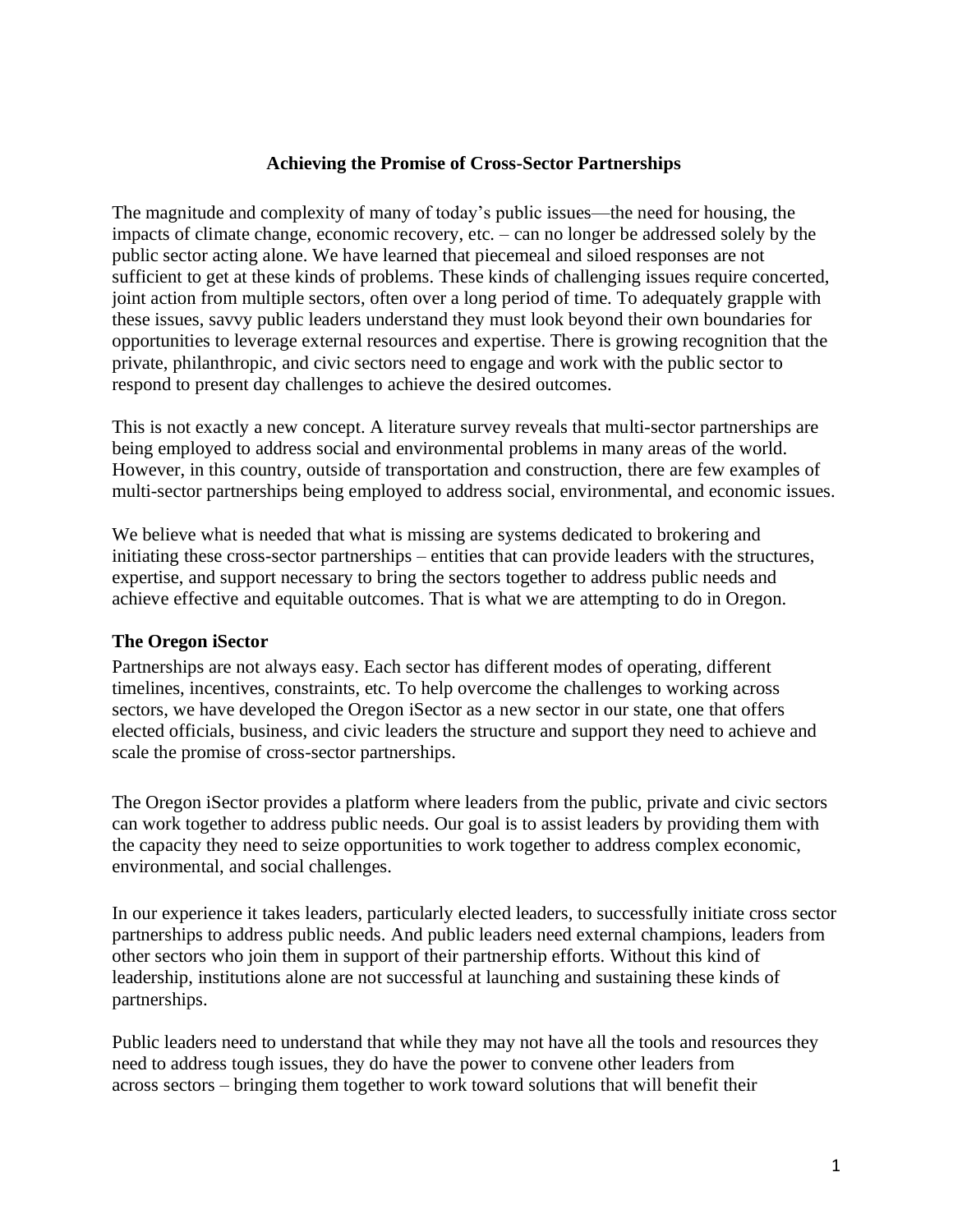communities. For leaders to play this convening role, these are the basic supports we believe they need:

1. Leaders need to have the capability at hand to develop strategic alignments and connect with other leaders from across the public, private and civic sectors in joint purpose. They need assistance with working across agencies and brokering partnerships with other sectors. They benefit when they also have access to additional capacity from an outside resource with expertise in initiating and conducting public-private partnerships. That is the role the Oregon iSector plays.

2. Leaders need a set of principles to guide their cross-sector work. Cross sector partnerships that are undertaken to achieve public purposes need to operate according to democratic principles. To date, some public-private partnerships have come in for criticism for practices and outcomes that have not stood up to scrutiny. The iSector provides a set of fundamental principles:

- Joint convening, co-ownership, and joint decision making
- Transparency and accountability
- Agreed to protocols for sharing information, communicating, and decision making

• Shared commitments to effective and equitable outcomes to meet community needs The iSector has a model template for partnerships to adopt called the Declaration of Cooperation. It outlines the operational principles and protocols for the partnership and includes a statement of the partnership's purpose and the commitments partners make to each other and to the community.

3. Leaders need access to capacity to support the partnerships they initiate. They need help with providing process management, meeting information and resource needs, and handling communications. This is another need the iSector fulfills. Once the partnership has developed agreement on plans to achieve their desired outcomes, they need to locate resources and organizational capacity to manage the implementation.

4. Leaders need advocates to help champion and build institutional support for working across sectors. It takes advocacy to help potential partners understand how this approach can work to meet their objectives. It requires advocacy to remove barriers in existing governing systems, policies, and practices that prevent partnerships from getting off the ground, let alone achieving their potential. It could also require changes in the ways philanthropies think about grant making and the private sector deploys resources to leverage resources from other sectors to address the issues. Advocating for and securing the resources to support public, private, civic partnerships is critical to success and an important role for the iSector.

## **What An Oregon iSector Partnership Looks Like**

Headed into 2020, Oregon had a deficit of more than 5,800 emergency shelter beds. When COVID-19 struck, existing shelters were no longer safe, and people with housing who needed to isolate or quarantine often lacked adequate space to do so. Then, the 2020 Labor Day fires destroyed more than 4,000 homes across eight counties. With winter looming, the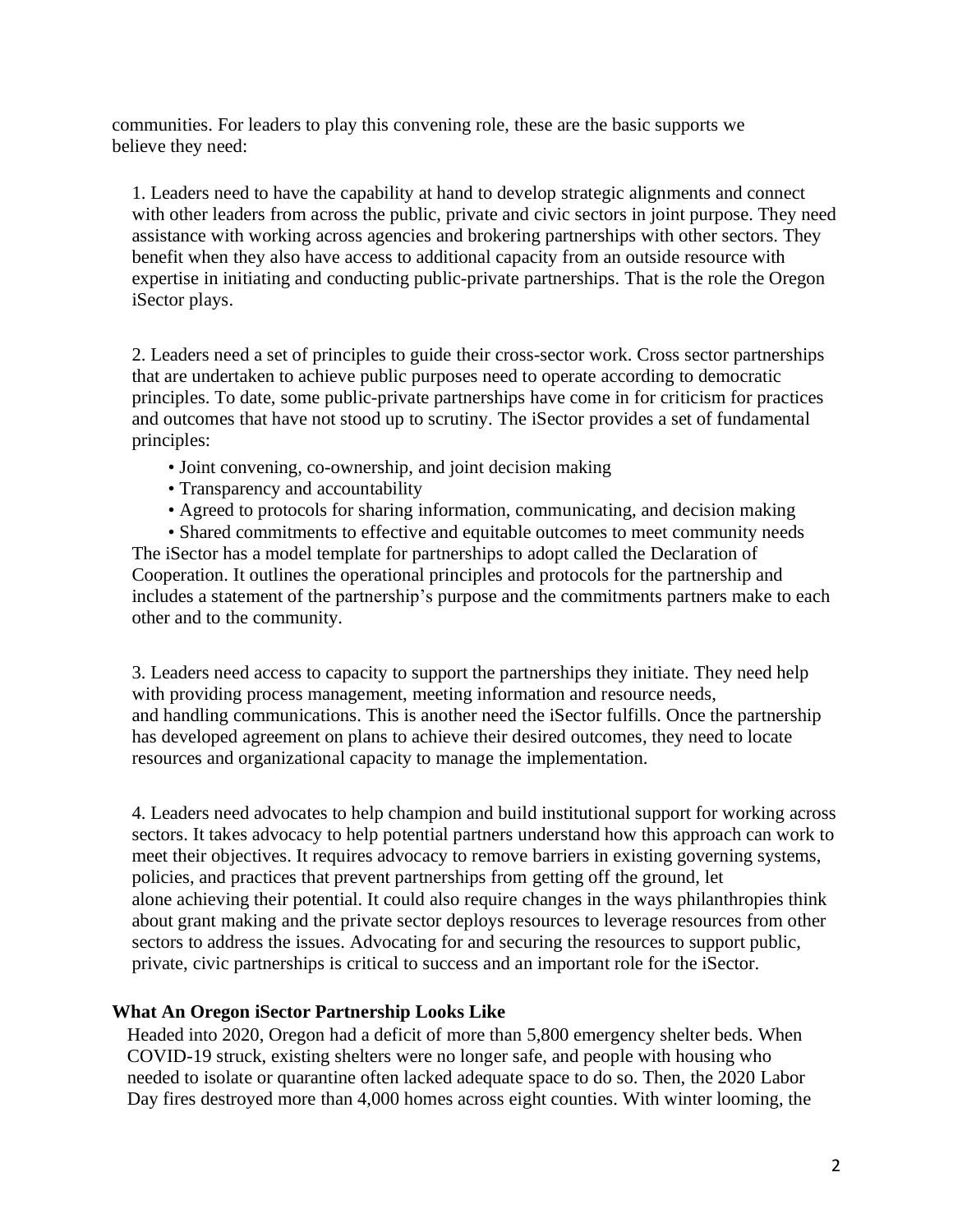one-two punch of the pandemic and the fires had nearly doubled Oregon's already severe deficit of emergency shelter beds.

In response to this need, the Project Turnkey Partnership was initiated by the Oregon iSector. Co-conveners included the League of Oregon Cities, the Association of Oregon Counties, and the Oregon Community Foundation. Key partners included Hacienda CDC, Oregon Housing and Community Services, Oregon Restaurant and Lodging Association and others. Together the partners developed a strategic plan to address both immediate and long-term shelter housing needs.

The partners called on the State Legislature to allocate funding to allow local governments and community organizations to buy local motels and convert them into emergency shelters. These facilities would keep residents safe from COVID-19, provide a comfortable, shortterm refuge to people who lost homes in the fires, and add to the permanent housing inventory. Oregon lawmakers ultimately approved \$75 million for Project Turnkey. At the request of the Partnership, the Legislature named the Oregon Community Foundation as Project Turnkey's fiscal agent and administrator.

Project Turnkey created new temporary housing quickly and economically. In less than seven months, 19 new shelters in 13 counties were purchased and they comprise 865 new units of housing; that is a 20% increase in the state supply of shelter beds. Project Turnkey sites were developed for less than half (and in many cases, less than a third) of the typical cost for affordable housing. Statewide, the average cost per unit of affordable housing is \$226,000. The average unit cost for Project Turnkey properties was \$87,700—more than 50% less

# **The Conundrum: Creating Infrastructure, Resources, and Capacity for Cross Sector Partnerships**

Cross sector partnerships do not magically come together. We believe lack of capacity is the largest barrier to the wider deployment of these kinds of partnerships. If the promise of this approach is to be realized, entities need to be created that provide infrastructure, resources, and capacity to:

- Identify the highest priority issues of government and the private, philanthropic, and non-profit sectors and seek alignment in those priorities
- Serve as a broker and intermediary, introducing and connecting leaders from across sectors and helping them form partnerships to address their priorities
- Provide management support for the partnership meeting information, communication, and logistical needs
- Help in identifying and leveraging resources and creating needed infrastructure
- Provide guidance on sound operating principles and practices.

Looking around the country, we have found only a few examples of entities designed to meet these needs. In California state and local leaders have recently initiated two models that foster and provide the structure and capacity for cross sector partnerships. In 2020 Governor Newsom established a Senior Advisor position in his office that is responsible for initiating multi-sector partnerships to address the state's most persistent challenges,